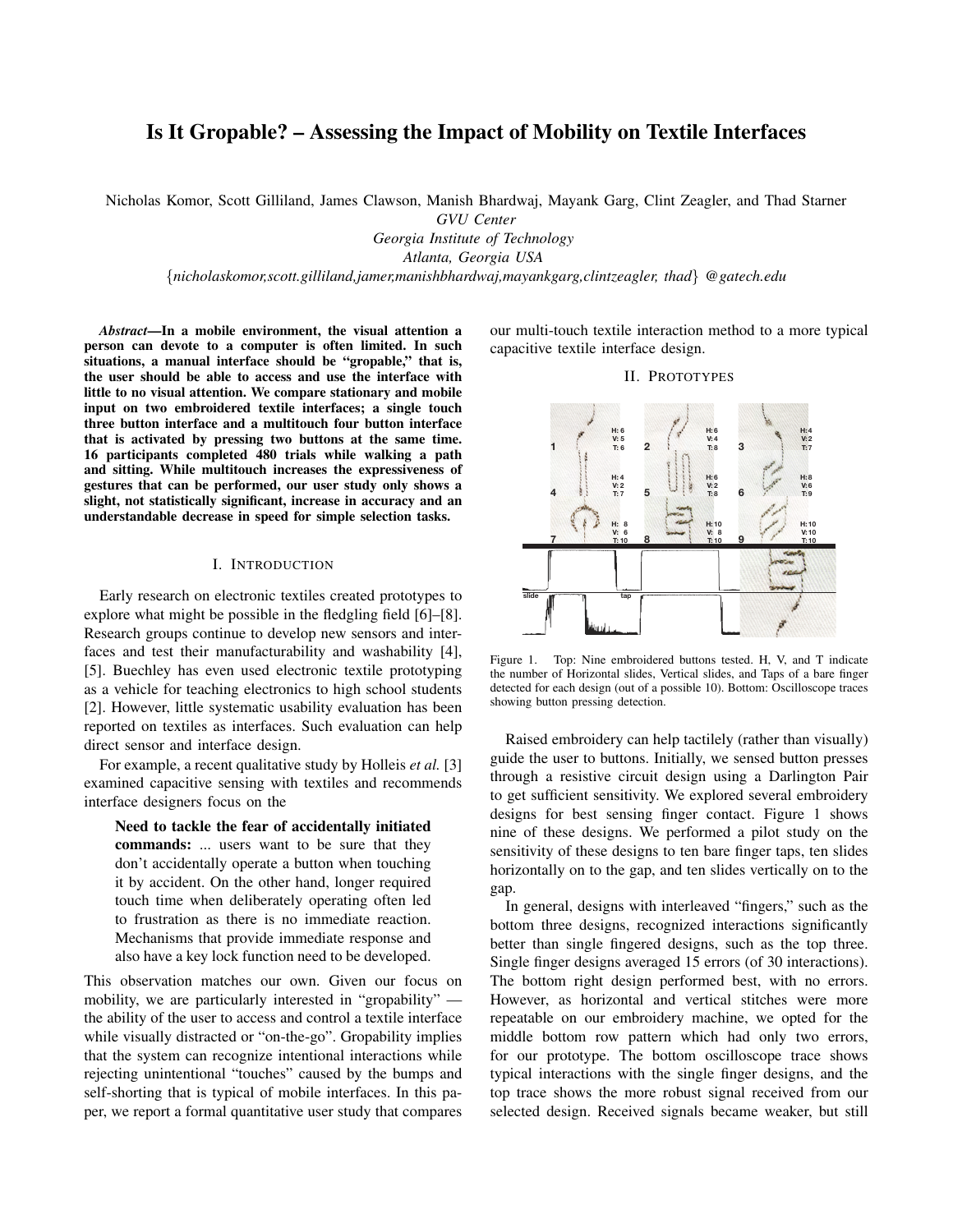distinct, the longer the user interacted with the prototypes, presumably because moisture on the finger was absorbed by the fabric. Upon further experimentation, we switched to a hybrid capacitive/resistive approach for sensing.

Based on a four button design, we created a multitouch interface where the user could use a "pinch" interaction now common on consumer devices. One larger button, which we term the "anchorpad," is designed to anchor the user's thumb during motion and allow quick and accurate interaction with the three smaller buttons (see Figure 2). The user can  $\frac{1}{2}$  Figure 2. grope for the anchorpad, trigger it with his thumb, and then interface s slide his index finger over the other three buttons, landing on the one for his intended selection. Upon release, that small button is selected. Note that a multitouch interface allows quite an expressive array of interactions. A user can anows quite an expressive analy or interactions. The sense of the perform a "inverse pinch" started from the anchor pad or can perform a normal pinch with the index finger starting from the opposite side. He could start at the anchorpad and then chord using three fingers. By adding anchorpad at the opposite end, the user could start with his thumb at the top anchorpad, anchor his index finger on the middle small  $_{\text{Figure 3}}$ . button, and then use his thumb and little finger as if they shoulder  $\frac{1}{2}$ are on the opposite sides of a rocker switch. Our hypothesis and a Son was that such anchoring interfaces could result in fewer false button press detections and create systems that were more gropable, especially when mobile.

In order to test this hypothesis, we compared our simplest multitouch interaction to a three button single touch interface. We built a prototype system that included the interfaces sewn into a shoulder pack strap. In addition to the interfaces, our system included a pair of headphones for delivering audio prompts, and a Sony Vaio palmtop carried in the bag for data collection (see Figure 3). To make a selection on the single touch interface, the user feels for the buttons and simply holds the desired one. Because the user accidentally hits several buttons before finding the appropriate one, the system only registers a button press when the user touches it, and it alone, for more than two seconds. Our system plays an audio "beep" when it registers the button press. The user makes a selection on our four button multitouch interface in much the same way. The user simply presses the desired button while pressing and holding the anchor pad at the same time. In future iterations, the use of multitouch can help disambiguate accidental from intentional presses, though for the purpose of this study we still rely on a two second dwell time to register a successful button press.

## III. STUDY DESIGN

The study was structured as a 2 x 2 within-subjects design. We presented the participants two mobile conditions (seated and walking) and two embroidered tactile fabric interfaces (one with an anchor pad and one without). With each trial lasting approximately 10 minutes, the entirety of the study took about one hour to complete. The sessions



Figure 2. Top: 3 and 4-button prototypes. Bottom: 4-button multitouch interface sewn into a messenger bag strap and worn across the body.



shoulder pack strap, a pair of headphones for delivering audio prompts, and a Sony Vaio palmtop carried in the bag for data collection. Figure 3. Our prototype system comprised the interfaces sewn into a

were separated by a brief two minute break to enable the participants to rest and prepare for the next trial. Each trial consisted of 30 selections (ten for each position). The order of conditions was randomized across participants as was the order of the 30 selections within a trial. Our participants were compensated at a rate or \$10/hour rounded to the nearest half hour for their time.

We recruited 16 individuals to participate in our study. Our participants ranged in ages from 18 to 36 with an average age of 23. Seven participants were female and five were left–handed.

Before the first session, each participant was given verbal instructions explaining the task and goals of the experiment. The researchers described the two different prototypes and the mobile conditions to the participants. The participants were instructed to respond as quickly and as accurately as possible to the voice commands which indicated which position to touch. The participants were then led through a series of training exercises in which they interacted twice with each target on both the three-button and four-button prototype. They performed this training exercise while seated and again while mobile.

Using previous studies as a guide [1], [9], our participants were instructed to walk at a normal pace around a track constructed in our laboratory (see Figure 4). The track was approximately 25.8 meters long and was denoted with flags hanging from the ceiling with the tips 0.75 meters apart. Each flag was hung so the tip was approximately 1.6 meters above the floor. We chose to use flags to ensure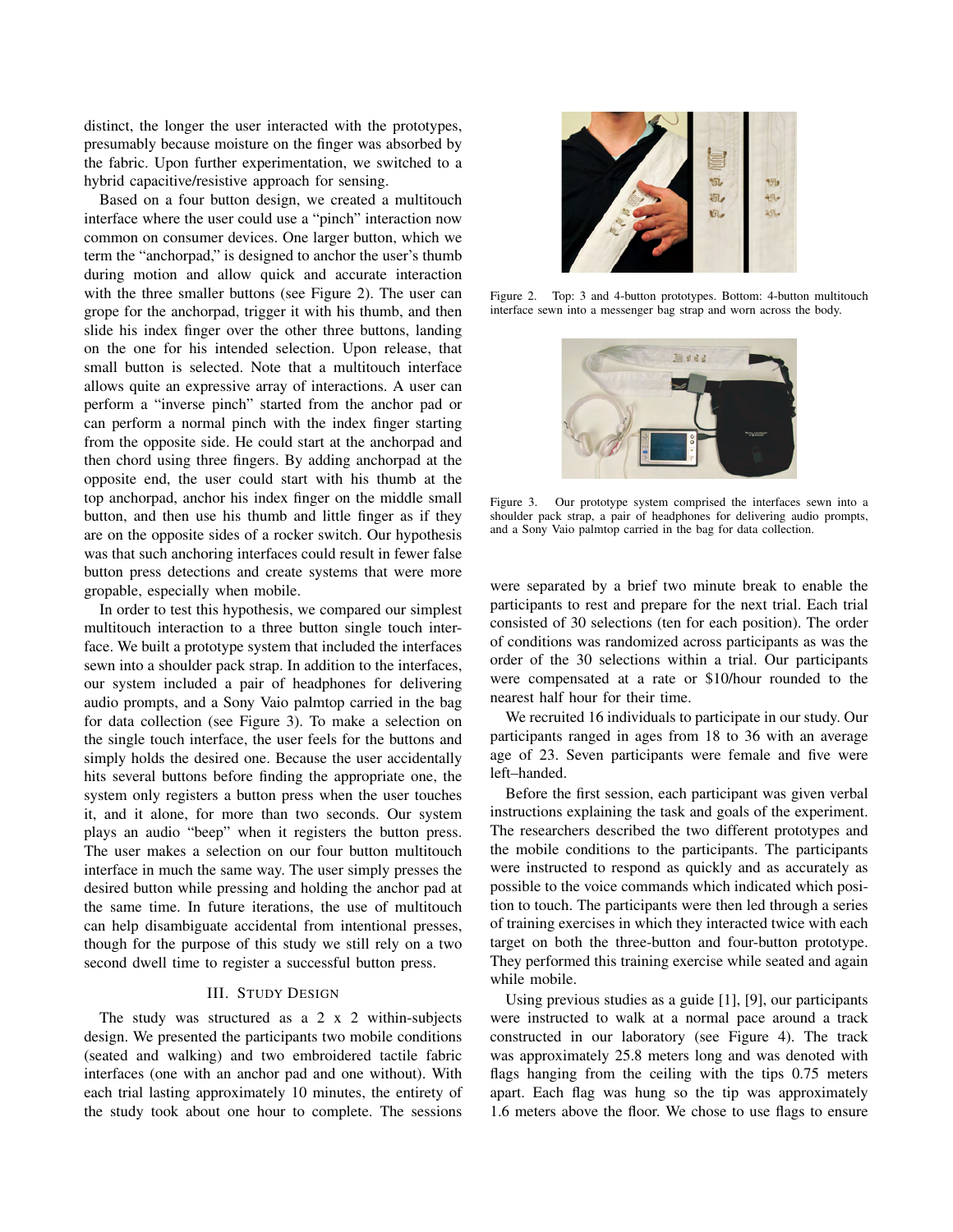that participants were engaged in a head-up task enforcing the intended nature of our study. Had the participants been following a path laid out on the ground, a head-down condition would have ensued and participants would have direct visual contact with the interface.



Figure 4. Participants walked the path starting at flag 1 and proceeded clockwise around the 25.8m course. We recruited 16 individuals to participate in our study. Our

#### A. Equipment and Software  $\mathbf{r}$  instructions experiment.

Our experimental software was implemented in Python  $\sigma_{\text{m}}$  conditions to the participants. The participants of participants. The participants of participants. The participants of participants. The participants of participants of participants. The participants of partic on a Sony Vaio palmtop running the GNU/Linux operating system. During each condition, the operation of the software was the same. At random intervals between 10 and 20 seconds (selected from a uniform random distribution), the software generated a synthetic audio voice prompt instructing the participant to touch either the "top," "middle," or "bottom" button.  $\mathbf{F}$  to the prompt, participants grouped the inter- $\mu$ ttons, and attempted to press the buttons, and attenuate

To respond to the prompt, participants groped the inter- $\sum_{i=1}^{\infty}$ face, located the buttons, and attempted to press the button indicated by the alert. If the participants were in a 3-button condition, they simply had to press and hold the indicated button. If they were in a 4-button condition, they needed to press and hold both the "anchor" pad and the indicated the event that the participant was not successful, the software would timeout a trial at the end of six seconds and play the same tone. At this point the trial was complete and a timer button. The software waited for the user to press a button for 2 seconds and played an audio tone through the headset. In was set to generate the next voice prompt. The software logged the timestamps of each prompt, as well as every touch event that occurred during a trial. No feedback was given to the participants to indicate if a trial was a success or a failure. The sound simply indicated the conclusion of one trial and the beginning of the next.



Figure 5. Our capacitive sensing circuit allowing a microcontroller to sense the leakage resistance across a textile pad.



Figure 6. A timing diagram of how a microcontroller can sense the leakage resistance across a touch pad. Discharging the capacitance of the pad twice, once with without leakage current and once with, yields a measurement of the leakage current through a fingertip.

| Mobile Condition | Interface  | Mean(SD)    | Min | Max |
|------------------|------------|-------------|-----|-----|
| Stationary       | 3-position | 23.06(5.18) | 12  | 30  |
| Stationary       | 4-position | 23.50(5.68) | 15  | 30  |
| Mobile           | 3-position | 25.69(4.42) | 14  | 30  |
| Mobile           | 4-position | 26.38(4.29) | 16  | 30  |

Table I

THE NUMBER OF CORRECT BUTTON PRESSES PER CONDITION AS WELL AS THE MINIMUM AND MAXIMUM NUMBER OF CORRECT PRESSES PER CONDITION. N=480.

Our sensing hardware consisted of an Atmel Atmega168 microcontroller. The Atmega sensed by detecting leakage current across the textile finger pads (see Figure 5). This was done by charging up the capacitor formed between ground and one side of the touch pad, examining the time taken for it to discharge through a known resistor. By driving the other side of the touch pad to ground or power, the leakage current through a finger would vary the time needed for the capacitor to discharge. Thus, by measuring the discharge time twice, we can use the difference in times to determine the leaked current through the fingertip (see Figure 6). Any constant capacitance in the pad gets canceled out. Once the Atmega had determined how much current was able to leak through the touch pad, it then relayed this value to the palmtop computer via a USB-to-RS232 converter, where the software could process the data.

## IV. RESULTS

The 16 participants engaged in 480 total trials (30 trials per participant or 10 trials per button per participant) resulting in 80 trials per button on each interface. Our participants on average pressed the correct button on either the 3-button or 4-button interface over 23 times while stationary and over 25 times while mobile (see Table I). We found no statistically significant difference in the number of correct button presses between the prototypes while stationary or while mobile. The time required to press the correct pad was longer for the 4-button interface for both the mobile and stationary situation ( $p < 0.01$ ). Figure 7 shows the dwell time needed to ensure acceptable selection accuracy in the various conditions.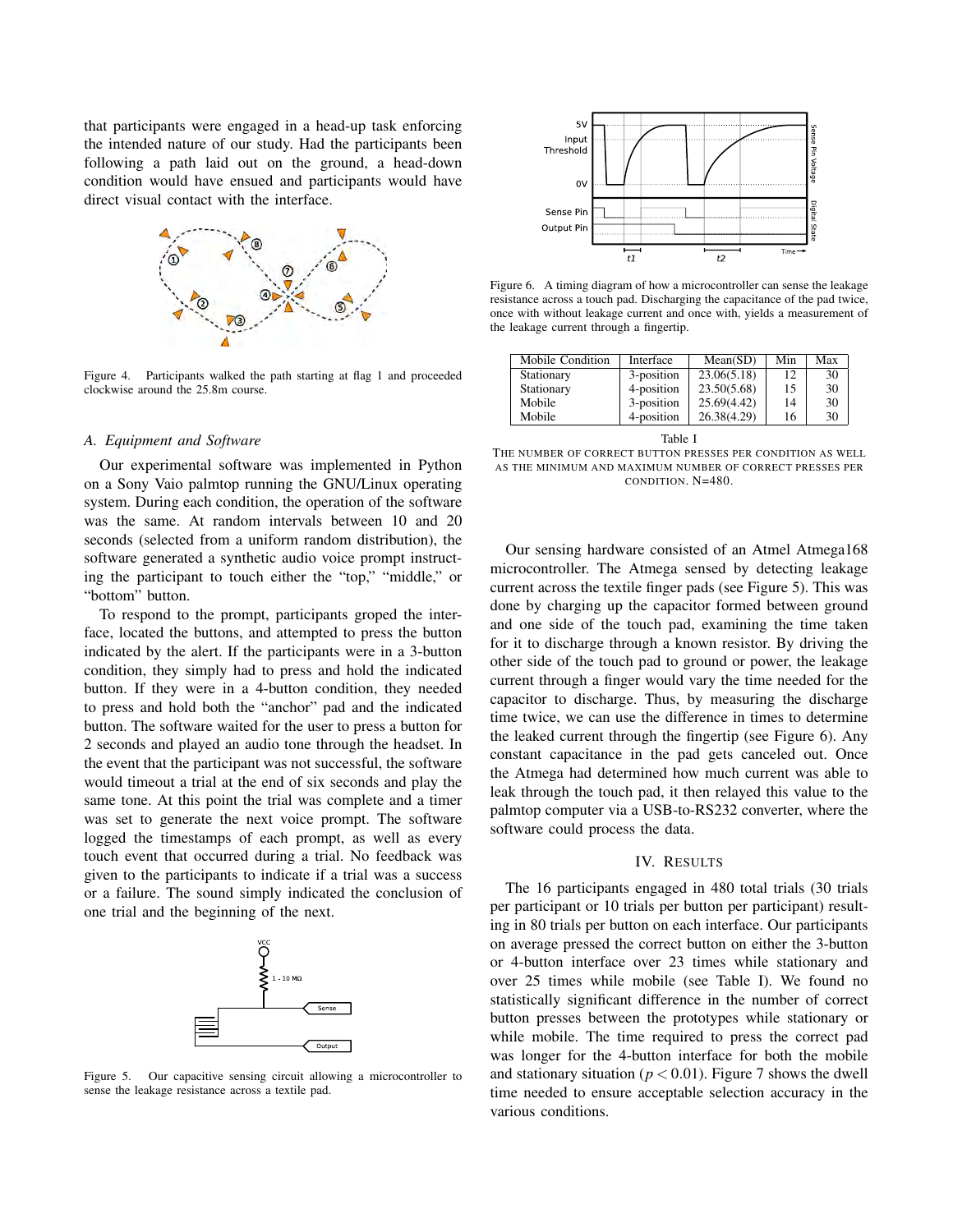

Figure 7. Hold time versus selection accuracy (30 trials)

| Mobile Condition | Interface  | Mean(SD) |
|------------------|------------|----------|
| Stationary       | 3-position | 4.6(1.1) |
| Stationary       | 4-position | 5.1(1.1) |
| Mobile           | 3-position | 4.3(1.0) |
| Mobile           | 4-position | 4.5(1.1) |

Table II TIME FROM AUDIO PROMPT UNTIL CORRECT ANSWER (OR 6 SECONDS IF WRONG PAD CHOSED).

#### V. DISCUSSION

Our 4-button prototype had slightly better accuracy than the normal 3-button design but required more time for selection. However, examining Figure 7 reveals that the 4-button design requires less hold time than the 3-button design when mobile to get the maximum accuracy. Interestingly, accuracies fall with longer hold times for all conditions, but the 4-button interface accuracy decays less than the 3 button. Accuracy seems to peak at approximately a third of a second dwell time for all conditions. This value may prove significant in improving future designs.

One challenge that arrises when evaluating a fabric interface is the on-body placement of such an interface. Designing a wearable interface such that it is easily worn by participants of both genders, of any shape or size, in a manner that is ecologically valid is a non-trivial endeavor. For example, we initially designed interaction techniques for an interface sewn into the sleeve of a shirt. Situating the interface on a user's shoulder affords a completely different set of interaction techniques compared to an interface placed across a user's chest or on a user's thigh. Designing a sleeve that can be easily worn by participants was considered though we eventually evaluated our interfaces on the strap of a messenger bag. Though this decision made it easy for participants to wear and switch between the two interfaces used in the study, it resulted in some unexpected interactions. As mentioned above, we anticipated that participants would interact with our four-button interface by placing their thumb on the anchorpad and groping for the indicated button with their pointer finger. However, in conducting the study we observed several different modes of interaction that were afforded by the placement of our interface across the body which would not have been possible had the interface been placed on the shoulder. For example, several of our participants interacted with the shoulder strap interface by placing their thumb on the back of the strap and using their index finger to ground the interaction by placing it on the anchor pad.

#### VI. CONCLUSION AND FUTURE WORK

Our results suggest that a multitouch system, while taking slightly longer to use, could lead to a more expressive and accurate textile interface for mobile situations. We have discovered that a hold time of approximately a third a second seems to be optimal for achieving the highest accuracies for our textile buttons. Future work includes experimenting with button placement and experimenting with more sophisticated uses of the interface as well as more sophisticated interface designs.

#### VII. ACKNOWLEDGEMENTS

This work funded, in part, by ETRI and NSF Grant #0812281.

#### **REFERENCES**

- [1] D. Ashbrook, J. Clawson, K. Lyons, N. Patel, and T. Starner. Quickdraw: The impact of mobility and on-body placement on device access time. In *CHI*, Florence, Italy, April 2008.
- [2] L. Buechley. A construction kit for electronic textiles. In *ISWC*, Montreux, Switzerland, October 2006.
- [3] P. Holleis, A. Schmidt, S. Paasovaara, A. Puikkonen, and J. Häkkilä. Evaluating capacitive touch input on clothes. In *MobileHCI*, pages 81–90, New York, NY, USA, 2008. ACM.
- [4] D. Marculescu, R. Marculescu, N. Zamora, P. Stanley-Marbell, P. Khosla, S. Park, S. Jayaraman, S. Jung, C. Lauterbach, W. Weber, T. Kirstein, D. Cottet, J. Grzyb, G. Troester, M. Jones, T. Martin, and Z. Nakad. Electronic textiles: A platform for pervasive computing. *Proceedings of the IEEE*, 91(12):1995–2018, December 2003.
- [5] Z. Nakad, M. Jones, T. Martin, and R. Shenoy. Using electronic textiles to implement an acoustic beamforming array: A case study. *Pervasive and Mobile Computing*, 3:581–606, October 2007.
- [6] S. Park, Gopalsamy, R. Rajamanickam, and S. Jayaraman. The wearable motherboard: An information infrastructure or sensate liner for medical applications. *Studies in Health Technology and Informatics*, 62:252–258, 1999.
- [7] E. Post and M. Orth. Smart fabric, or wearable clothing. In *IEEE Intl. Symp. on Wearable Computers*, pages 167–168, Cambridge, MA, 1997.
- [8] E. Post, M. Orth, P. Russo, and N. Gershenfeld. E-broidery: Design and fabrication of textile-based computing. *IBM Systems Journal*, 39(3):840–850, 2000.